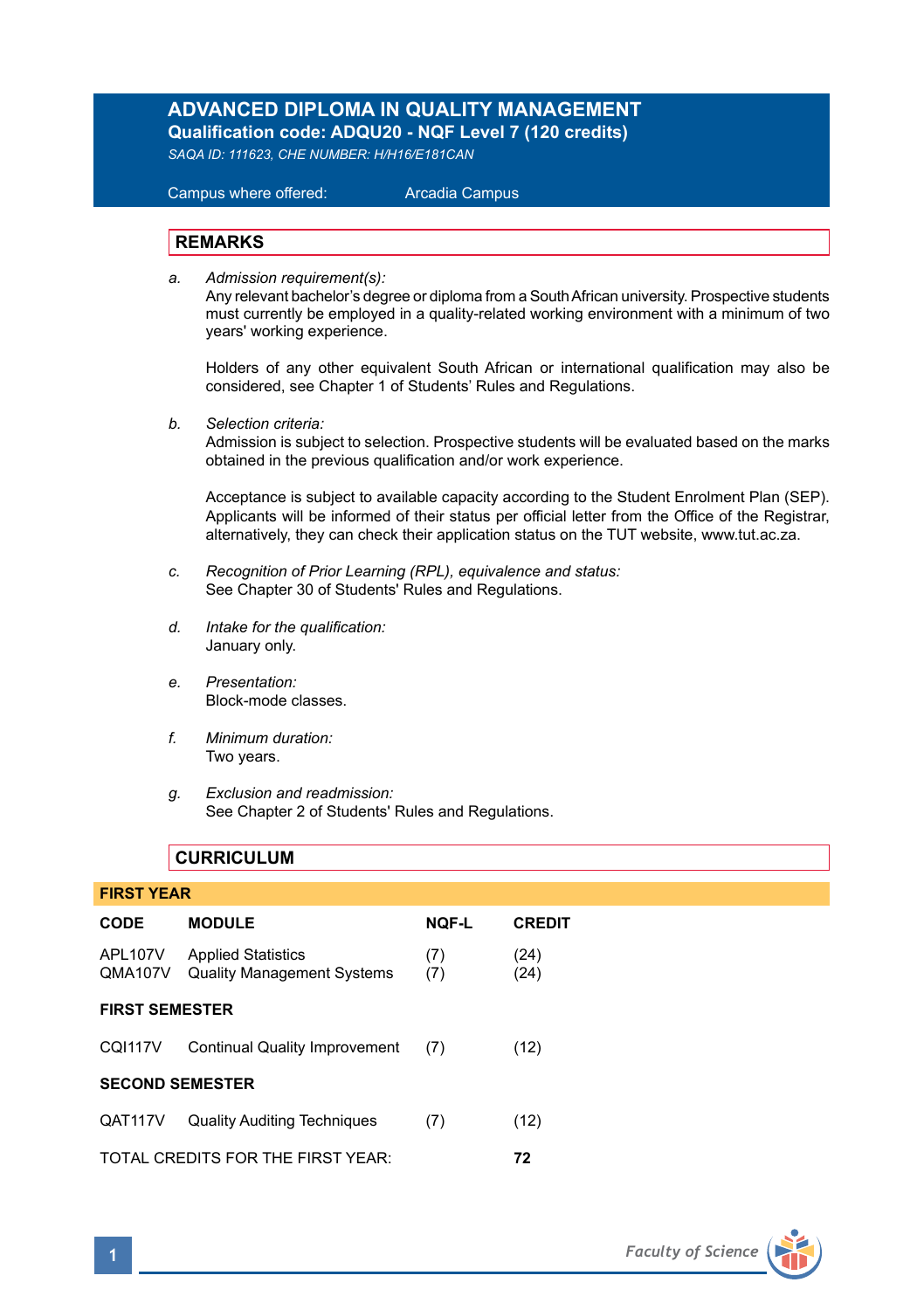| <b>CODE</b>                          | <b>MODULE</b>                                                            | <b>NOF-L</b> | <b>CREDIT</b> |  |  |
|--------------------------------------|--------------------------------------------------------------------------|--------------|---------------|--|--|
| RPQ107V                              | Research Project                                                         | (7)          | (24)          |  |  |
| <b>FIRST SEMESTER</b>                |                                                                          |              |               |  |  |
| IGP <sub>117V</sub><br>RQM117V       | Integrated Project Management<br>Introduction to Research<br>Methodology | (7)<br>(7)   | (12)<br>(12)  |  |  |
| TOTAL CREDITS FOR THE SECOND YEAR:   |                                                                          |              | 48            |  |  |
| TOTAL CREDITS FOR THE QUALIFICATION: |                                                                          |              | 120           |  |  |

## **MODULE INFORMATION (OVERVIEW OF SYLLABUS)**

The syllabus content is subject to change to accommodate industry changes. Please note that a more detailed syllabus is available at the Department or in the study guide that is applicable to a particular module. At time of publication, the syllabus content was defined as follows:

## **A**

**SECOND YEAR** 

### **APPLIED STATISTICS (APL107V) PRACTICAL EXAMINATION**

#### *(Module custodian: Department of Mathematics and Statistics)*

Statistical concepts, data types, sampling, Summaries data using tables and graphs, Measures of location and dispersion, Probability and probability distributions, Inferential statistics on a single mean, proportion or variance, Simple regression and correlation. Reporting on statistical findings. Inferential statistics on multiple means, proportions or variances, Chi-square tests, Basic statistical process control, and theory of six sigma. (Total tuition time: ± 96 hours)

## **C**

#### **CONTINUAL QUALITY IMPROVEMENT (CQI117V) 1 X 3-HOUR PAPER** *(Module custodian: Department of Mathematics and Statistics)*

Introduction to TQM, Business philosophy, Setting objectives, Business improvement/Waste reduction, Quality Function Deployment, Quality costs-overview, Quality Policy Deployment, Benchmarking, Business requirements, Systems management, and quality improvement. (Total tuition time: ± 48 hours)

### **I**

## **INTEGRATED PROJECT MANAGEMENT (IGP117V) 1 X 3-HOUR PAPER**

#### *(Module custodian: Department of Mathematics and Statistics)*  Theory of project management, ISO 21500:2012 Guidance on Project Management, Risk management in a project environment/ISO 31000, Project management principles, Project management tools, Developing a project plan, Management and Control of Projects, Project Scheduling and budgeting, Project management in a Quality environment, and project reporting. (Total tuition time: ± 48 hours)

## **INTRODUCTION TO RESEARCH METHODOLOGY (RQM117V) 1 X 3-HOUR PAPER**

### *(Module custodian: Department of Mathematics and Statistics)*

Literature Review, Hypotheses and research objectives Research methods, Data collection methods, Statistical methods and data analysis, Research ethics, and creative writing. (Total tuition time: ± 48 hours)